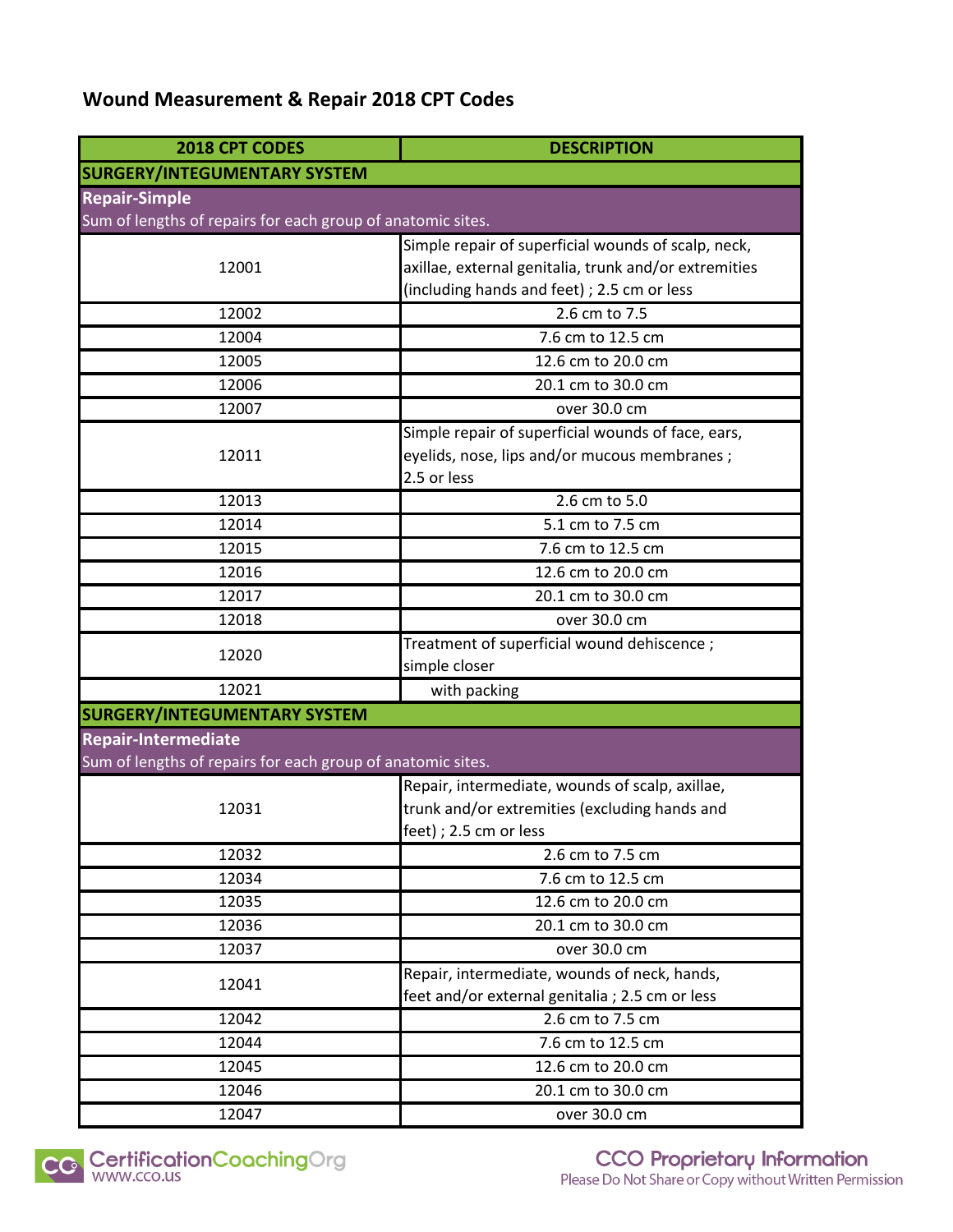# **Repair (Closure) 2018 CPT Codes-continued**

| 2018 CPT CODES                                                                      | <b>DESCRIPTION</b>                                       |  |
|-------------------------------------------------------------------------------------|----------------------------------------------------------|--|
| <b>SURGERY/INTEGUMENTARY SYSTEM cont.</b>                                           |                                                          |  |
| Repair-intermediate cont.                                                           |                                                          |  |
| Sum of lengths of repairs for each group of anatomic sites                          |                                                          |  |
|                                                                                     | Repair, intermediate, wounds of face, ears, eyelids,     |  |
| 12051                                                                               | nose, lips and/or mucous membranes;                      |  |
|                                                                                     | 2.5 cm or less                                           |  |
| 12052                                                                               | 2.6 cm to 5.0 cm                                         |  |
| 12053                                                                               | 5.1 cm to 7.5 cm                                         |  |
| 12054                                                                               | 7.6 cm to 12.5 cm                                        |  |
| 12055                                                                               | 12.6 cm to 20.0 cm                                       |  |
| 12056                                                                               | 20.1 cm to 30.0 cm                                       |  |
| 12057                                                                               | over 30 cm                                               |  |
| <b>SURGERY/INTEGUMENTARY SYSTEM</b>                                                 |                                                          |  |
| <b>Repair-Complex</b>                                                               |                                                          |  |
| Reconstructive procedures, complicated wound closure.                               |                                                          |  |
| Sum of lengths of repairs for each group of anatomic sites                          |                                                          |  |
| (For full thickness repair of lip or eyelid, see respective anatomical subsections) |                                                          |  |
|                                                                                     | Repair, complex, trunk; 1.1 cm to 2.5 cm                 |  |
| 13100                                                                               | (for 1.0 cm or less, see simple or intermediate          |  |
|                                                                                     | repairs)                                                 |  |
| 13101                                                                               | 2.6 cm to 7.5 cm                                         |  |
|                                                                                     | each additional 5 cm or less (List separately in         |  |
| $+13102$                                                                            | addition to code for primary procedure)                  |  |
|                                                                                     | (Use 13102 in conjunction with 13101)                    |  |
|                                                                                     | Repair, complex, scalp, arms, and/or legs;               |  |
|                                                                                     | 1.1 cm to 2.5 cm                                         |  |
| 13120                                                                               | (for 1.0 cm or less, see simple or intermediate          |  |
|                                                                                     | repairs)                                                 |  |
| 13121                                                                               | 2.6 cm to 7.5 cm                                         |  |
| $+13122$                                                                            | each additional 5 cm or less (List separately in         |  |
|                                                                                     | addition to code for primary procedure)                  |  |
|                                                                                     | (Use 13122 in conjunction with 13121)                    |  |
| 13131                                                                               | Repair, complex, forehead, cheeks, chin, mouth,          |  |
|                                                                                     | neck, axillae, genitalia, hands and/or feet;             |  |
|                                                                                     | 1.1 cm to 2.5 cm                                         |  |
|                                                                                     | (For 1.0 cm or less, see simple or intermediate repairs) |  |
| 13132                                                                               | 2.6 cm to 7.5 cm                                         |  |
| $+13133$                                                                            | each additional 5 cm or less (List separately in         |  |
|                                                                                     | addition to code for primary procedure)                  |  |
|                                                                                     | (use 13133 in conjunction with13132)                     |  |
|                                                                                     | (For 1.0 cm or less, see simple or intermediate repairs) |  |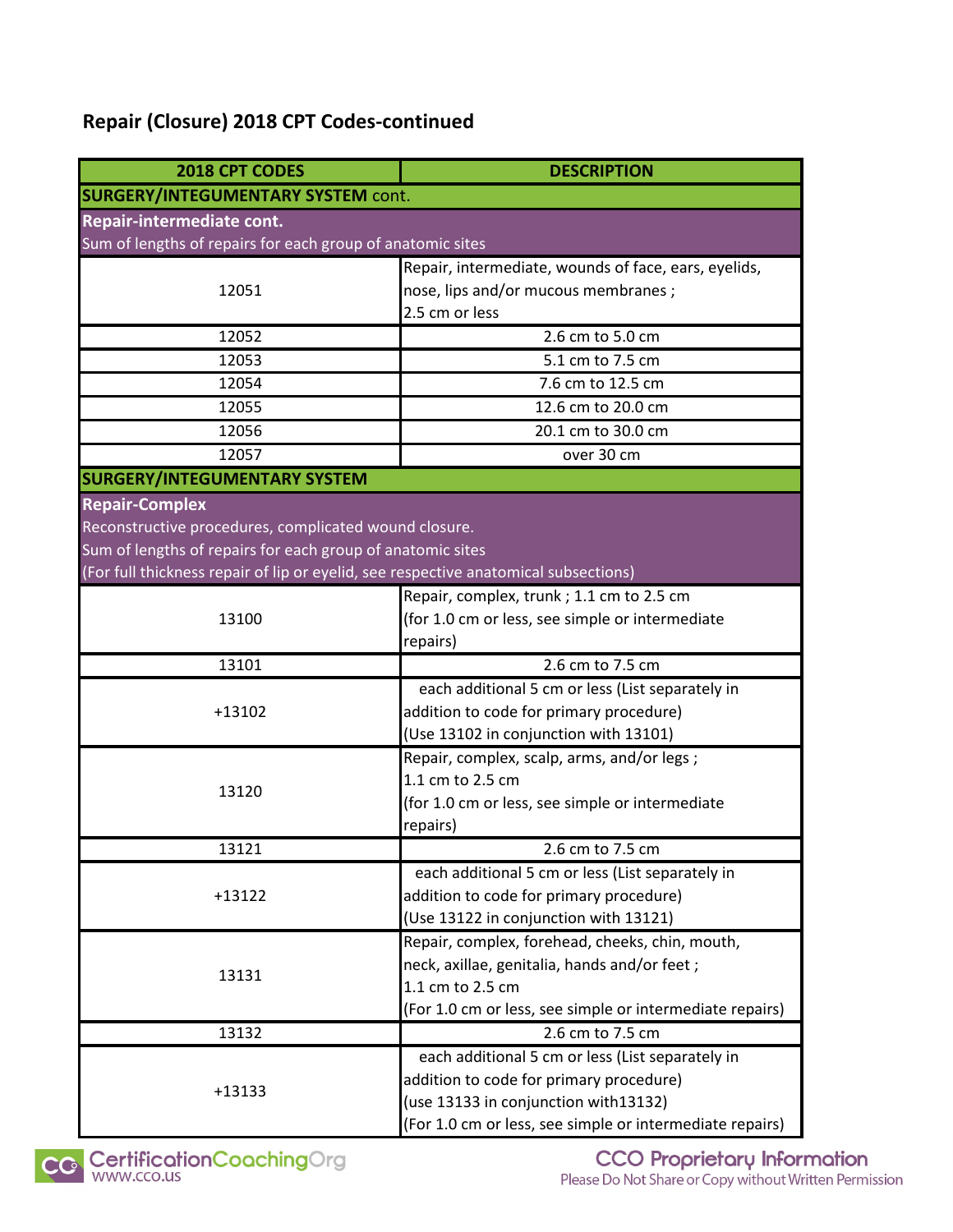# **Repair (Closure) 2018 CPT Codes-continued**

| 2018 CPT CODES                                                                      | <b>DESCRIPTION</b>                                 |  |
|-------------------------------------------------------------------------------------|----------------------------------------------------|--|
| <b>SURGERY/INTEGUMENTARY SYSTEM cont.</b>                                           |                                                    |  |
| <b>Repair-Complex cont.</b>                                                         |                                                    |  |
| Reconstructive procedures, complicated wound closure.                               |                                                    |  |
| Sum of lengths of repairs for each group of anatomic sites                          |                                                    |  |
| (For full thickness repair of lip or eyelid, see respective anatomical subsections) |                                                    |  |
| 13151                                                                               | Repair, complex, eyelids, nose, ears and/ or lips; |  |
|                                                                                     | 1.1 cm to 2.5 cm                                   |  |
| 13152                                                                               | 2.6 cm to 7.5 cm                                   |  |
| $+13153$                                                                            | each additional 5 cm or less (List separately in   |  |
|                                                                                     | addition to code for primary procedure)            |  |
|                                                                                     | (use 13153 in conjunction with 13152)              |  |
| 13160                                                                               | Secondary closure of surgical wound or dehiscence, |  |
|                                                                                     | extensive or complicated                           |  |
|                                                                                     | (For packing or simple secondary wound closure     |  |
|                                                                                     | see 12020,12021)                                   |  |

# **Excision--Debridement 2018 CPT Codes**

| 2018 CPT CODES                                     | <b>DESCRIPTION</b>                                                                                                                                                                           |  |
|----------------------------------------------------|----------------------------------------------------------------------------------------------------------------------------------------------------------------------------------------------|--|
| <b>SURGERY/INTEGUMENTARY SYSTEM cont.</b>          |                                                                                                                                                                                              |  |
| <b>Skin, subcutaneous and Accessory Structures</b> |                                                                                                                                                                                              |  |
| 11000                                              | Debridement of extensive eczematous or infected<br>skin; up to 10% of body surface<br>(For abdominal wall or genitalia debridement for<br>necrotizing soft tissue infection, see 11004-11006 |  |
| $+11001$                                           | each sdditional 10% of the body surface, or part<br>thereof (List separately in addition to code for<br>primary procedure<br>(Use 11001 in conjunction with 11000)                           |  |
| 11004                                              | Debridement of skin, subcutaneous tissue, muscle<br>and fascia for necrotizing soft tissue infection;<br>external genitalia and perineum                                                     |  |
| 11005                                              | abdominal wall, with or without fascial closure                                                                                                                                              |  |
| 11006                                              | external genitalia and perineum and abdominal<br>wall, with or without fascial closure                                                                                                       |  |